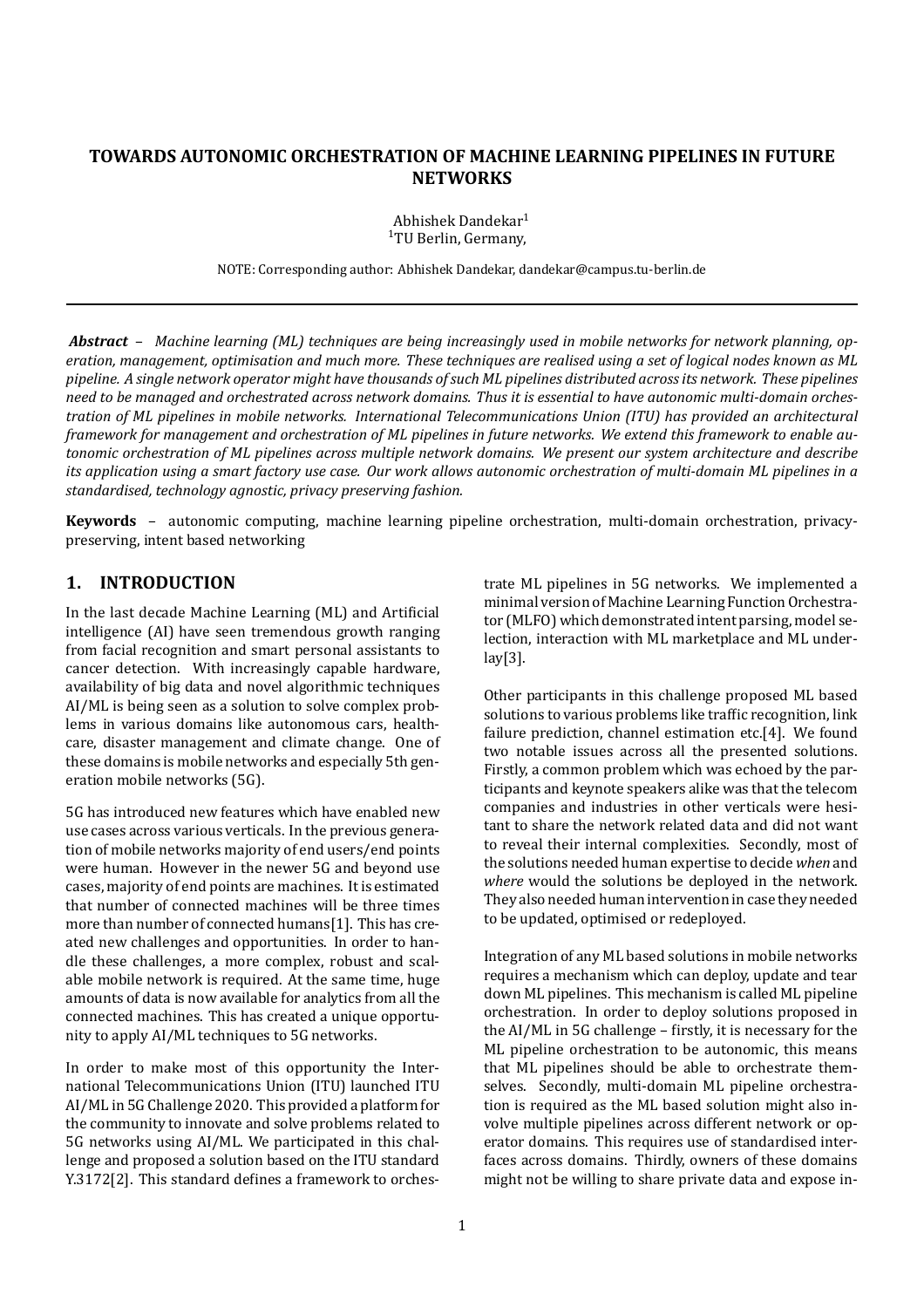ternal technological complexities of the domain. Hence the ML pipeline orchestration needs to be privacy pre‐ serving and technology agnostic.

We propose a framework which allows autonomic orchestration of ML pipelines. We achieve this by extending the framework for orchestration of ML pipelines in fu‐ ture networks defined in ITU Y.3172[2]. Rest of the paper is organised as follows. Section 2 describes relevant research work and standardisation activities. Section 3 provides relevant background and describes the system design. Section 4 provides application of our framework in smart factory use case. Section 5 provides conclusion.

### **2. RELATED WORK**

In this section we review the research literature and then discuss relevant work done in various Standard Develop‐ ment Organisations (SDOs).

[5] presents the fundamental concepts of autonomic computing and describes their major features like self-configuration, self-healing, self-optimisation, selfprotection. [6] provides classification of various autonomic network architectures like hierarchical networks, flat networks and provides evaluation criteria for each of the architectures. [7] provides classification of various autonomic network management architectures accord‐ ing to their degree of autonomicity. [8][9] provide an overview of various state of the art AutoML frameworks used for automatic construction of ML pipelines.

European Telecommunications Standards Institute (ETSI) has proposed Experiential Networked Intelligence (ENI) framework[10]. ENI enables network to change its behaviour with changing business, environmental and end user conditions. ENI achieves this by using AI/ML techniques on data gathered from the network sub‐ systems. ENI reduces need of human intervention while also assisting humans in decision making process. ETSI has also defined Generic Autonomic Networking Architecture (GANA) which is a reference model for autonomic and cognitive networking[11]. It realises autonomic features like self-configuration, self-optimisation by tuning the configurable parameters in the network elements or in the higher layer Operation and maintenance (OAM) functions.

TM Forum has proposed their version of autonomous net‐ work which aims to provide a zero-touch, zero-wait network service[12]. The network is divided into various autonomous domains and each autonomous domain can perform closed loop automation according to the require‐ ments. Multi‐ domain closed loop automation can also be achieved by using an intent.

ITU has provided several frameworks to enable au‐ tonomic networks. ITU Y.3172[2] defines a framework for machine learning in International Mobile Telecommunications‐2020 (IMT‐2020) networks. ITU Y.3173[13] describes five levels of network intelligence and a methodology to evaluate these levels. ITU Y.3324[14] provides high level functional requirements for autonomic management and control of IMT‐2020 net‐ works. It also proposes a high level architecture to provide autonomic management and control capability for control, data and management planes. ITU study group SG13 has recently established a focus group on au‐ tonomous networks for pre‐standard study of enablers of autonomous networks[15].

Internet Engineering Task Force (IETF) in [16]and [17]provides overview of intent based networking and how it is used in context of autonomic networks.

## **3. SYSTEM DESIGN**

#### 3.1 Background

In this subsection we briefly describe concepts which are fundamental to understand our system architecture.

## *3.1.1 ITU framework for ML in future networks*



Fig. 1 – ITU framework for ML in future networks

Figure 1 (derived from fig.3 in [2] ) shows the high level architecture of the ITU framework. It consists of four major architectural components‐

1. Management subsystem: This subsystem is respon‐ sible for management and orchestration of ML and Non‐ML functions in the IMT‐2020 networks. The Non‐ML functions are orchestrated by the traditional Operations, administration and management (OAM) orchestrators. The ML function orchestration is car‐ ried out by Machine Learning Function Orchestrator (MLFO) in conjunction with the OAM orchestrator. MLFO has four major functionalities, (1) Intent parsing, (2) Lifecycle management of ML pipelines, (3) Management of data and configuration of data sources, (4) Management of ML models which may include model selection, training, deployment etc. Mobile network operator may specify which ML application it wants to deploy using a input *intent* to the MLFO.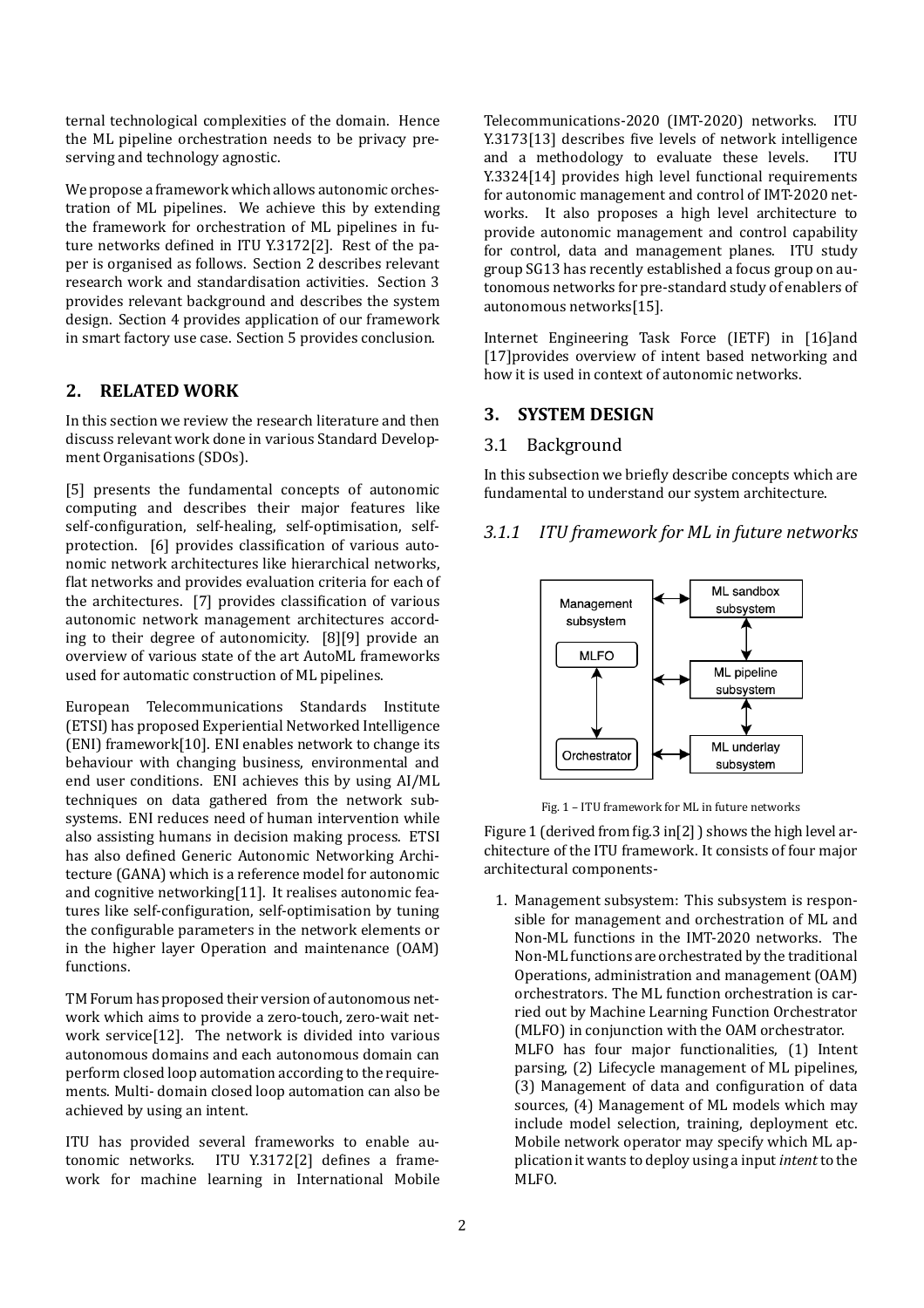- 2. ML Pipeline subsystem: An ML application can log‐ ically be viewed as a chain of logical nodes i.e. a pipeline. This pipeline consists of data source, collec‐ tor, preprocessor, model, policy and data sink. When the MLFO receives an intent it deploys a correspond‐ ing ML pipeline in the network infrastructure.
- 3. ML Underlay: ML underlay is the IMT‐2020 telecom‐ munication network on which the ML applications are to be deployed. The management subsystem in‐ teracts with the underlay to deploy the ML pipeline in the network. Examples of ML underlay are 5G, 6G, IEEE 802.11 etc.
- 4. ML sandbox subsystem: This is used to test and eval‐ uate ML pipelines before deploying them on live net‐ work. This allows ML pipelines to adapt to dynamic network environments.

#### *3.1.2 Autonomic computing*

Computing systems which can manage themselves (self‐ management) based on high level objectives from admin‐ istrators are termed autonomic computing systems[5]. Self-management is defined by the following four capabilities, also known as self‐\* or self‐CHOP capabilities.

- Self-configuration: The capability of the system to configure its own components by following the highlevel policy or intent.
- Self-healing: The capability of the system to detect, diagnose and fix problems in its components.
- Self-optimisation: The capability of the system to continuously monitor its components to optimise its performance and efficiency.
- Self-protection: The capability of the system to defend itself from malicious attacks and prevent large scale failures.

In scope of this paper we limit ourselves to selfconfiguration.

## 3.2 Hierarchical MLFO

A communication network can be divided into several network sub‐systems. Each sub‐system can be treated as an network domain. Network domains can be logical do‐ mains like Radio Access Network (RAN), Core Network (CN), Transport Network (TN) or administrative domains like network operated by mobile operator, network oper‐ ated by a industry vertical, network operated by mobile virtual network operator etc. Each such domain might host one or more ML pipelines. In such multi-domain scenarios, it is essential to have the ability to orchestrate pipelines across domains.



Fig. 2 – Hierarchical MLFO

Network domains typically have a control hierarchy where domains higher in hierarchy set policy or configurations for domains lower in hierarchy. Figure 2 shows that MLFOs can be arranged in a similar control hierarchy by assigning one MLFO per network domain. These ML‐ FOs communicate using two interfaces, (1) an intent in‐ terface which is used by higher level MLFOs to apply a set of requirements to lower level MLFOs, (2) a monitoring interface which is used to get performance analytics data from lower level MLFOs to higher level MLFOs. Intent can be of two types‐ (1) operator intent and (2) MLFO intent. Operator intent consist of high level requirements from the mobile network operator and is applied to higher level MLFO. MLFO intent is derived by higher level MLFO based on analytics provided by ML pipelines within its domain and the requirements provided by the operator. This intent is then sent over the intent interface to lower level MLFO. The lower level MLFO then parses and inter‐ prets the intent and orchestrates the corresponding ML pipelines. The lower level MLFO sends asynchronous up‐ dates to higher MLFOs about the performance of the ML pipelines. In this way, the hierarchical structure of ML‐ FOs allows ML pipelines to be orchestrated without any human intervention. They can also be optimised and re‐ configured on the fly in response to new set of requirements or changes in network conditions. This makes the ML pipeline orchestration mechanism capable of self‐ configuration.

In the following subsections we describe the intent and monitoring interface in detail.

### 3.3 Intent interface

Intent is an declarative, technology agnostic description of configuration and policy requirements for ML pipeline. Instead of exactly instructing the MLFO *how* ML pipeline should perform its function, intent only instructs *what* outcome is expected from the pipeline along with some constraints. Using intent based mechanism has couple of advantages. Firstly, domains do not need to reveal their internal complexities or proprietary ML mechanisms to other domains as intent is technology agnostic. Secondly, it provides more autonomy to lower domains to take low level decisions. The intent consists of following fields-

- *intentid* is a unique identifier for every intent
- *targetid* specifies identity of the network domain (e.g. Fog‐001, Edge‐001)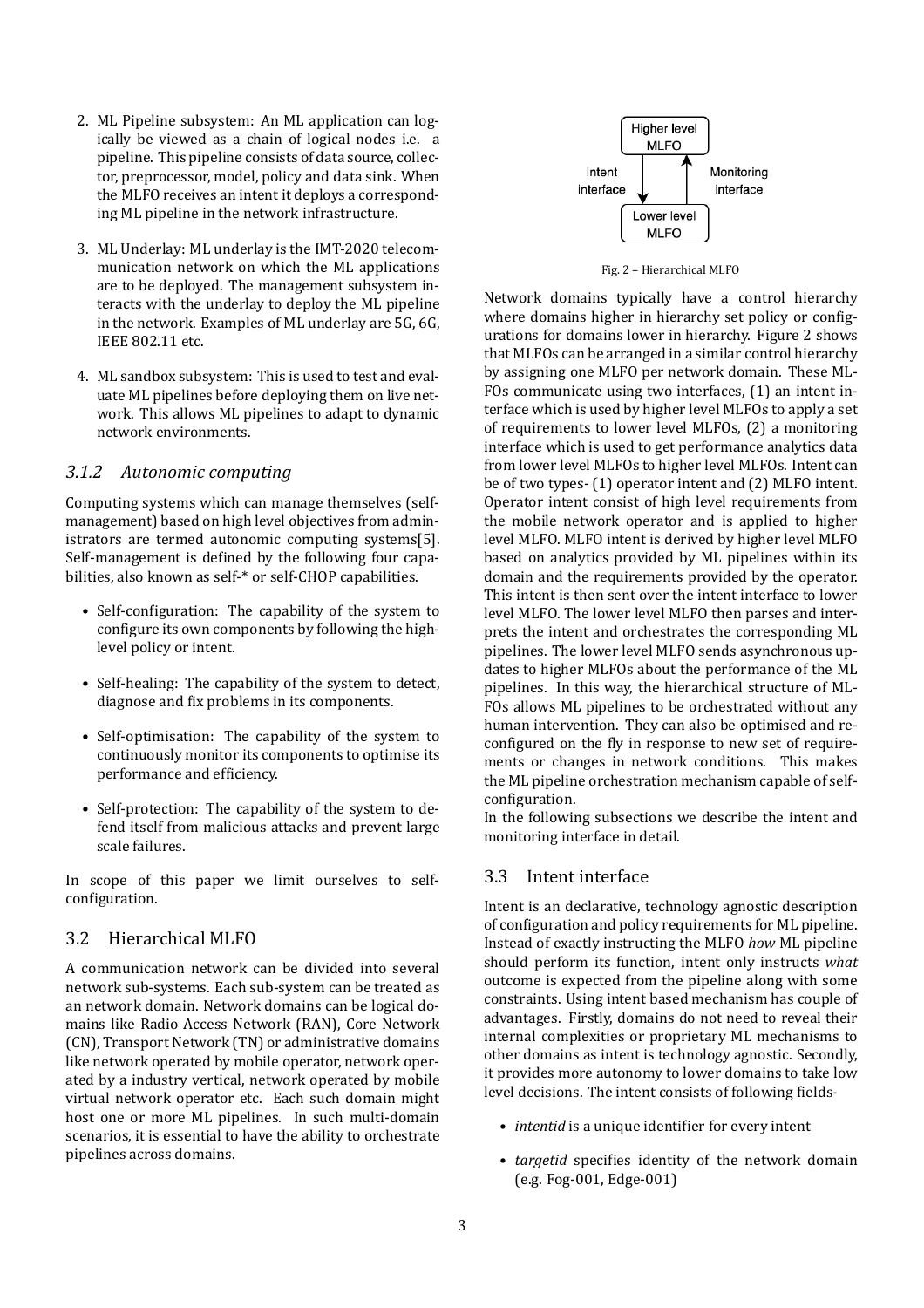- *operation* specifies *what* action is to be performed (e.g maximise, minimise)
- *operand* specifies to *which* parameter the action is to be applied (e.g. Quality of service (QoS), accuracy, capacity)
- *oparams* specifies operational parameters necessary to perform the action (e.g.  $50I=1$  specifies required QoS level[18])
- *constraints* specifies which constraints need to be followed while performing the action (e.g. latency limit, privacy level)

We provide examples of intents in section 4.2

#### 3.4 Monitoring interface

This interface is used for collecting performance data of ML pipelines from lower level MLFO. The performance data might include statistics about model accuracy, re‐ source utilisation, available resources etc. Monitoring interface may also be used to send event based asynchronous updates. These events may include threshold crossover, policy violation, failure event, security viola‐ tion event etc.[19]. Based on the analysis of data collected from the monitoring interface, the higher level MLFO may create a new set of requirements and send a MLFO intent over intent interface to reconfigure or optimise the ML pipeline.

## **4. USE CASE: SMART FACTORY**

In this section we present a practical application of our hierarchical MLFO architecture. We consider a smart factory use case and demonstrate how self-configuring, multi-domain, privacy protecting and technology agnostic ML pipeline orchestration can be achieved by deploy‐ ing a set of hierarchical MLFOs.

#### 4.1 Problem overview

Consider a network operator providing 5G/B5G network services to a smart factory using a private 5G network. The RAN is shared between private and public users[20]. Public users may include general subscribers outside the smart factory, while private users are devices inside the smart factory which are typically autonomous robots, autonomous forklifts etc. These devices often have limited compute and run on battery power and hence are unable to run compute intensive ML tasks. Thus these ML tasks can be offloaded either to edge, central cloud or other devices inside factory with required compute and energy ca‐ pabilities. In order to achieve dynamic offloading of these tasks based on network conditions, it is necessary to have a ML pipeline orchestrator which can orchestrate the re‐ quired ML pipelines in autonomic fashion. This scenario also requires ML pipeline orchestration across multiple domains which are administered by different entities (i.e. mobile network operator, factory owner).

### 4.2 Hierarchical MLFOs in smart factory



Fig. 3 – Smart Factory with hierarchical MLFO



Fig. 4 - Workflow sequence diagram

We enable the dynamic offloading of ML tasks by deploying a set of hierarchical MLFOs in smart factory network. As seen in figure 3, we assign one MLFO each for OSS, edge and smart factory domains. These MLFOs communicate using two interfaces, an intent based interface and a monitoring interface. Figure 4 shows the sequence diagram for ML pipeline orchestration workflow. The ML pipeline orchestration workflow is as follows:

```
intentid: intent a
targets:
    - id: OSS-01
      operation: maintain
      operand: SLA
      oparams:
        network: Edge-smart-factory-01
                  Listing 1: Intent A
```
1. The network operator provides intent A (operator in‐ tent) to the OSS MLFO. This intent instructs it to maintain the Service Level Agreements (SLA) for the smart factory network. In response to this the OSS MLFO deploys a ML pipeline to predict if there will be any QoS deterioration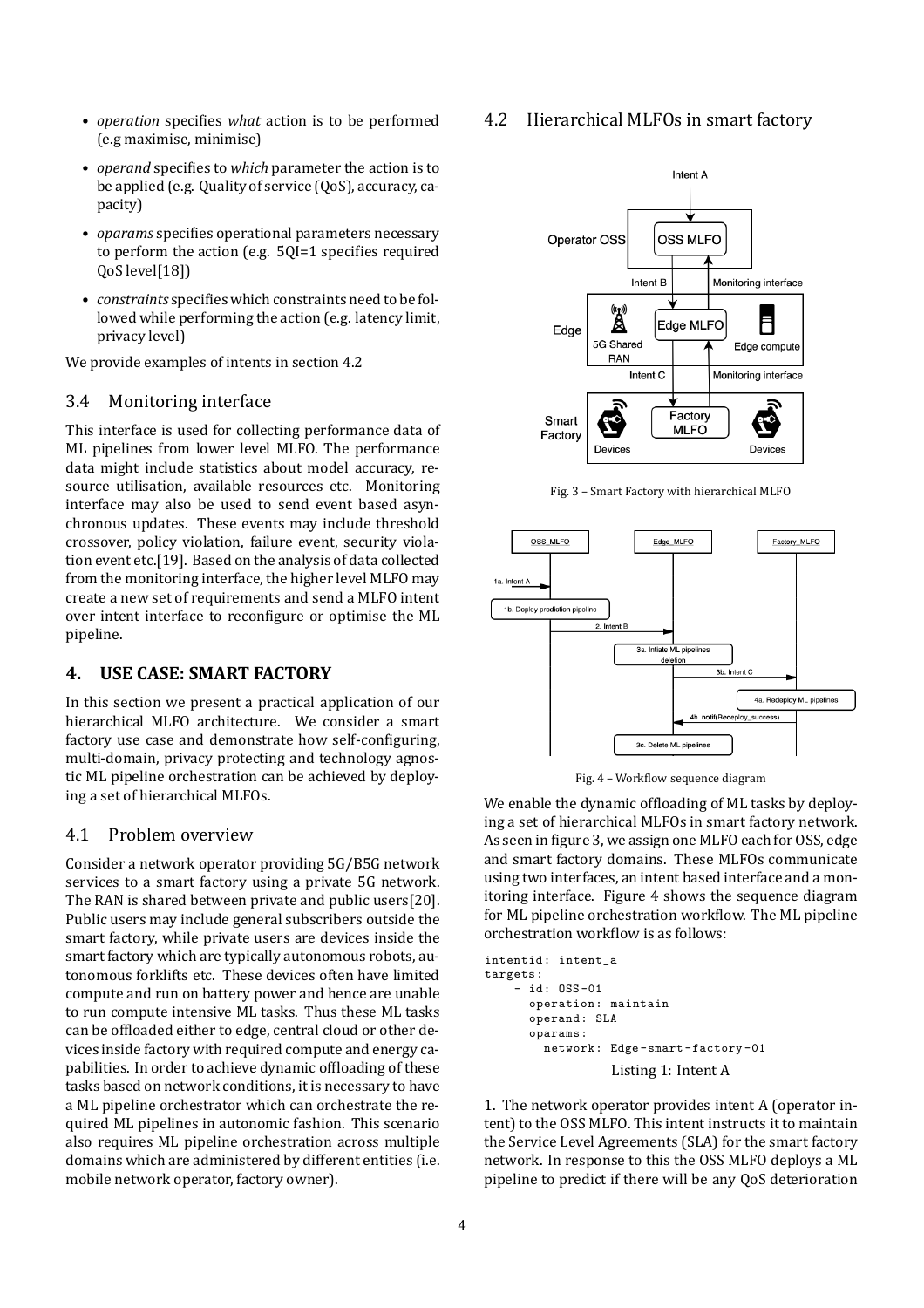in the future.

```
intentid: intent_b
targets:
    id: Edge-smart-factory-01
        operation: anticipate
        operand: QoS
        oparams:
          expected drop: 20%
    - id: Edge-smart-factory-01
      operation: maintain
      operand: ml_inference
      oparams:
        minaccuracy: 95%
                 Listing 2: Intent B
```
2. The OSS using its ML pipeline is able to predict that QoS experienced by the private users in the smart factory edge is going to deteriorate due to increase in number of public users. Hence it sends intent B (MLFO intent) to the Edge MLFO instructing it to anticipate the drop in QoS and to maintain the accuracy of running ML inference tasks.

```
intentid: intent_c
targets:
    - id: Factory -01operation: stop
      operand: ml_offload
                  Listing 3: Intent C
```
3. Edge MLFO has some ML tasks which are offloaded from the devices inside the smart factory. On receiving in‐ tent B, it recognises that the sudden drop in the network QoS might reduce the performance of these tasks. It then prepares to tear down all the ML pipelines related to the offloaded tasks and sends intent C (MLFO intent) to factory MLFO. This intent instructs it to stop offloading the ML tasks. Once the factory MLFO orchestrates pipelines in its local domain for the relevant tasks, edge MLFO tears down all the offloaded ML pipelines.

4. Factory MLFO receives intent C, it identifies affected ML pipelines and redeploys them locally. It notifies edge MLFO about the redeployment. It may decide to run ML tasks locally on the devices or offload it to other devices inside the factory using networks independent from RAN (e.g WiFi, mm wave).

## 4.3 Intent conflict resolution

Conflicting intents requests from other MLFO entities might be handled by the policy management module of the MLFO. This might be done by using predefined policies (e.g. *request from MLFO X always get higher pref‐ erence*) or using a more sophisticated conflict resolution algorithms. These algorithms may consider various pa‐ rameters like priority of intent, hierarchy rank of MLFO (higher, lower) etc. Strategies used for such algorithms are currently not in scope of our work. It is worth noting that in some scenarios human‐in‐the‐loop approach might be more suitable for conflict resolution.

## 4.4 Result

Our solution achieves the following qualitative results in above use case. We intend to publish the further quanti‐ tative results in a followup publication subject to comple‐ tion of our testbed.

- 1. Self-configuring ML pipeline orchestration: ML pipelines in the network can be dynamically de‐ ployed, redeployed and teared down without human intervention depending on the network conditions and the requirements.
- 2. Multi‐domain ML pipeline orchestration: ML pipelines can be orchestrated across multiple do‐ mains even though they are separately owned and administered by mobile operator and smart factory.
- 3. Privacy preservation: MLFOs in network operator's domain do not need to know network architecture or other internal complexities of smart factory because of the intent based interfaces.
- 4. Technology agnostic: ML pipeline orchestration can be performed irrespective of the underlying radio access technology or ML framework used in the smart factory.

Note that although we describe the results with respect to smart factory use case, similar results can be achieved when our solution is applied to 5G/B5G use cases in other verticals. Especially the ones with significant privacy concerns such as smart healthcare, smart construction, smart cities etc.

## **5. CONCLUSION**

We present a framework for autonomic orchestration of ML pipelines in mobile networks. Although our solu‐ tion does not make ML pipeline orchestration fully auto‐ nomic, it takes a step in the right direction by enabling self-configuration. It also allows ML pipeline orchestration to be done in privacy-preserving and technology agnostic fashion. We provide a concrete example of our solution by applying it to a smart factory use case.

A major advantage of our framework is that it extends a globally standardised framework for ML pipeline orches‐ tration. This makes our work more compelling rather than novel solutions developed in research silos.

### **REFERENCES**

[1] Cisco, "Cisco annual internet report (2018–2023)," Dec. 2020. [Online]. Available:  $https://www.$ cisco.com/c/en/us/solutions/collateral/ executive-perspectives/annual-internetreport/white-paper-c11-741490.pdf.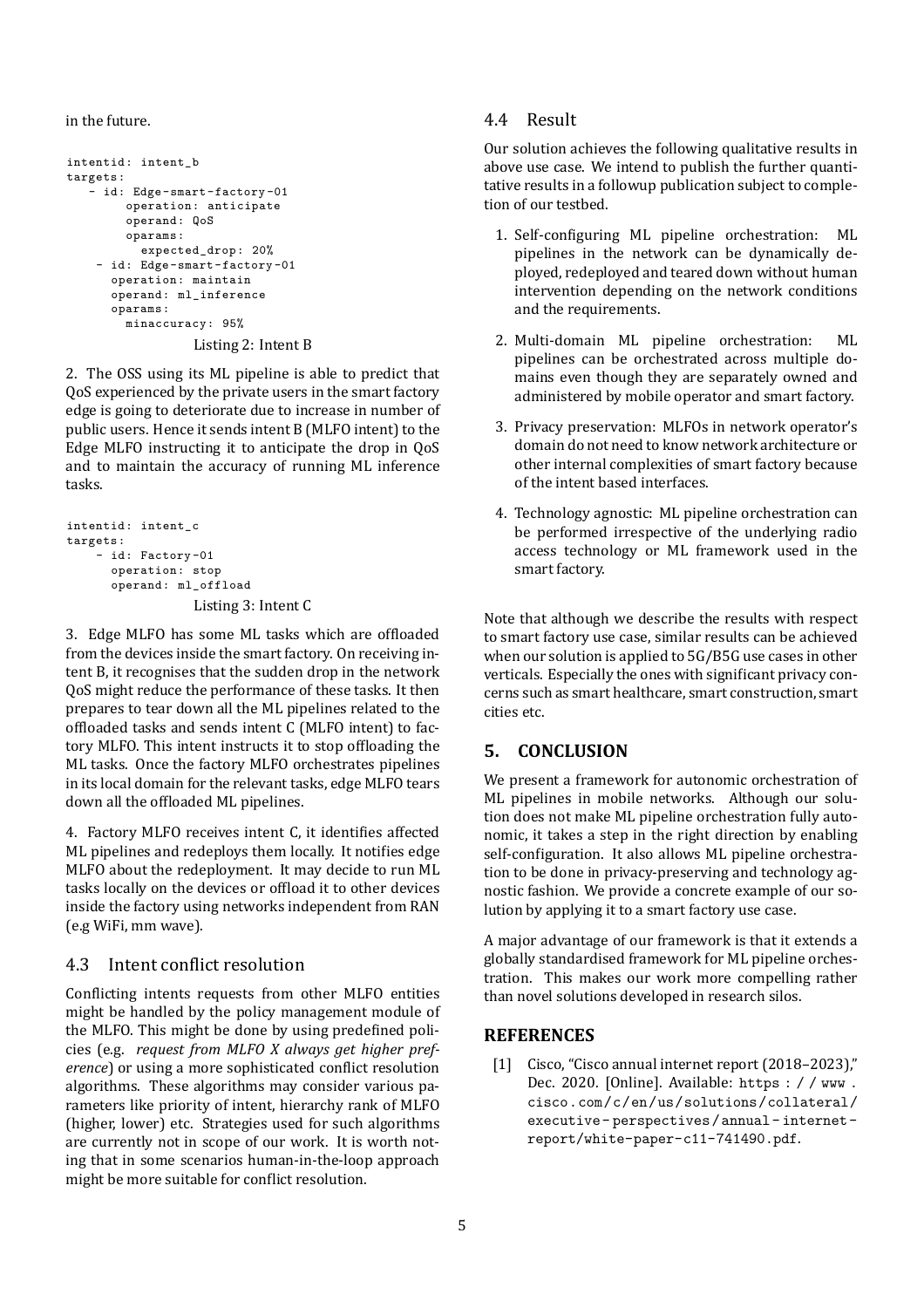- [2] ITU-T, "Architectural framework for machine learning in future networks including IMT‐2020," ITU‐T, Technical Report Y.3172, Jun. 2019. [On‐ line]. Available: https://www.itu.int/rec/T-REC-Y.3172-201906-I/en.
- [3] *ITU‐AI‐ML‐in‐5g‐challenge/MLFO‐solution\_xx01*, original‐date: 2020‐10‐14T13:33:52Z, Dec. 8, 2020. [Online]. Available: https : / / github.  $com / ITU - AI - ML - in - 5G - Challenge / MLFO -$ Solution\_xx01 (visited on  $04/04/2021$ ).
- [4] ITU-T. (May 2020). "ITU AI/ML in 5g challenge," ITU, [Online]. Available: https://www.itu.int: 443/en/ITU-T/AI/challenge/2020/Pages/  $default.argv (visited on  $04/05/2021$ ).$
- [5] J. O. Kephart and D. M. Chess, "The vision of autonomic computing," *Computer*, vol. 36, no. 1, pp. 41– 50, Jan. 2003, Conference Name: Computer, ISSN: 1558-0814. DOI: 10.1109/MC.2003.1160055.
- [6] Z. Movahedi, M. Ayari, R. Langar, and G. Pujolle, "A survey of autonomic network architectures and evaluation criteria," *IEEE Communications Surveys Tutorials*, vol. 14, no. 2, pp. 464–490, 2012, Confer‐ ence Name: IEEE Communications Surveys Tutori‐ als, ISSN: 1553-877X. DOI: 10.1109/SURV.2011. 042711.00078.
- [7] N. Samaan and A. Karmouch, "Towards autonomic network management: An analysis of current and future research directions," *IEEE Communications Surveys Tutorials*, vol. 11, no. 3, pp. 22–36, 2009, Conference Name: IEEE Communications Surveys Tutorials, ISSN: 1553-877X. DOI: 10. 1109 / SURV. 2009.090303.
- [8] M.-A. Zöller and M. F. Huber, "Benchmark and survey of automated machine learning frameworks," *arXiv:1904.12054 [cs, stat]*, Jan. 26, 2021. arXiv: 1904. 12054. [Online]. Available: http://arxiv. org/abs/1904.12054 (visited on 02/17/2021).
- [9] X. He, K. Zhao, and X. Chu, "AutoML: A survey of the state‐of‐the‐art," *Knowledge‐Based Systems*, vol. 212, p. 106 622, Jan. 5, 2021, ISSN: 0950‐7051. DOI: 10.1016/j.knosys. 2020. 106622. [Online]. Available: https://www.sciencedirect.com/ science / article / pii / S0950705120307516 (visited on 02/17/2021).
- [10] ETSI, "Experiential networked intelligence (ENI); system architecture," ETSI GS ENI 005 V1.1.1, Sep. 2019. [Online]. Available: https://www.etsi. org/deliver/etsi\_gs/ENI/001\_099/005/01. 01.01\_60/gs\_ENI005v010101p.pdf.
- [11] ETSI, "Autonomic network engineering for the selfmanaging future internet (AFI)," ETSI TS 103 195‐ 2 V1.1.1, May 2018. [Online]. Available:  $https://$  ${\tt www.etsi.org/delta/}$  / etsi\_ts / 103100  $\_$ 103199 / 10319502 / 01 . 01 . 01  $\_$  60 / ts  $\_$ 10319502v010101p.pdf.
- [12] TM Forum, "Autonomous networks: Empowering digital transformation for smart societies and in‐ dustries," Release 2, Oct. 2020. [Online]. Available: https : / / www . tmforum . org / resources / whitepapers / autonomous - networks empowering - digital - transformation for-smart-societies-and-industries/.
- [13] ITU-T, "Framework for evaluating intelligence levels of future networks including IMT‐2020," Y.3173, Feb. 2020. [Online]. Available: https:// www.itu.int/rec/T-REC-Y.3173/en.
- [14] ITU-T, "Requirements and architectural framework for autonomic management and control of IMT‐2020 networks," Y.3324, Dec. 2018. [Online]. Available: https://www.itu.int/rec/T-REC-Y.3324/en.
- [15] ITU-T. (Jan. 2021). "ITU focus group on autonomous networks (FG‐AN)," ITU, [Online]. Avail‐ able: https://www.itu.int:443/en/ITU-T/ focusgroups/an/Pages/default.aspx (visited on 04/05/2021).
- [16] A. Clemm et al., "Intent-based networking concepts and definitions," IETF, Sep. 15, 2020. [Online]. Available: https : //datatracker.ietf. org/doc/draft-irtf-nmrg-ibn-conceptsdefinitions/.
- [17] M. Behringer, "ANIMA intent policy and format." [Online]. Available: https://tools.ietf.org/ html/draft-du-anima-an-intent-05.
- [18] 3GPP, "System architecture for the 5g system (5gs)," TS 23.501, Mar. 2021. [Online]. Available: https://www.3gpp.org/ftp/Specs/archive/ 23\_series/23.501/23501-h00.zip.
- [19] S. Stanczak, "Requirements, architecture, and design for machine learning function orchestrator," ML5G-O-038, Jul. 2020. [Online]. Available: https:  $f /$  extranet . itu . int / sites / itu - t / focusgroups/ML5G/\_layouts/15/WopiFrame.  $aspx$ ? sourcedoc = %7bFF1D3964 - 1562 - 41FF - $B710 - D0674281764F$ %  $7d$ &file = ML5G - 0 - 038. docx&action=default.
- [20] Federal Ministry for Economics Affairs and Energy, "Guidelines for 5g campus networks – orienta‐ tion for small and medium‐sized businesses," Apr. 2020. [Online]. Available: https://www.bmwi. de/Redaktion/EN/Publikationen/Digitale-Welt/guidelines-for-5g-campus-networksorientation-for-small-and-medium-sizedbusinesses.pdf.